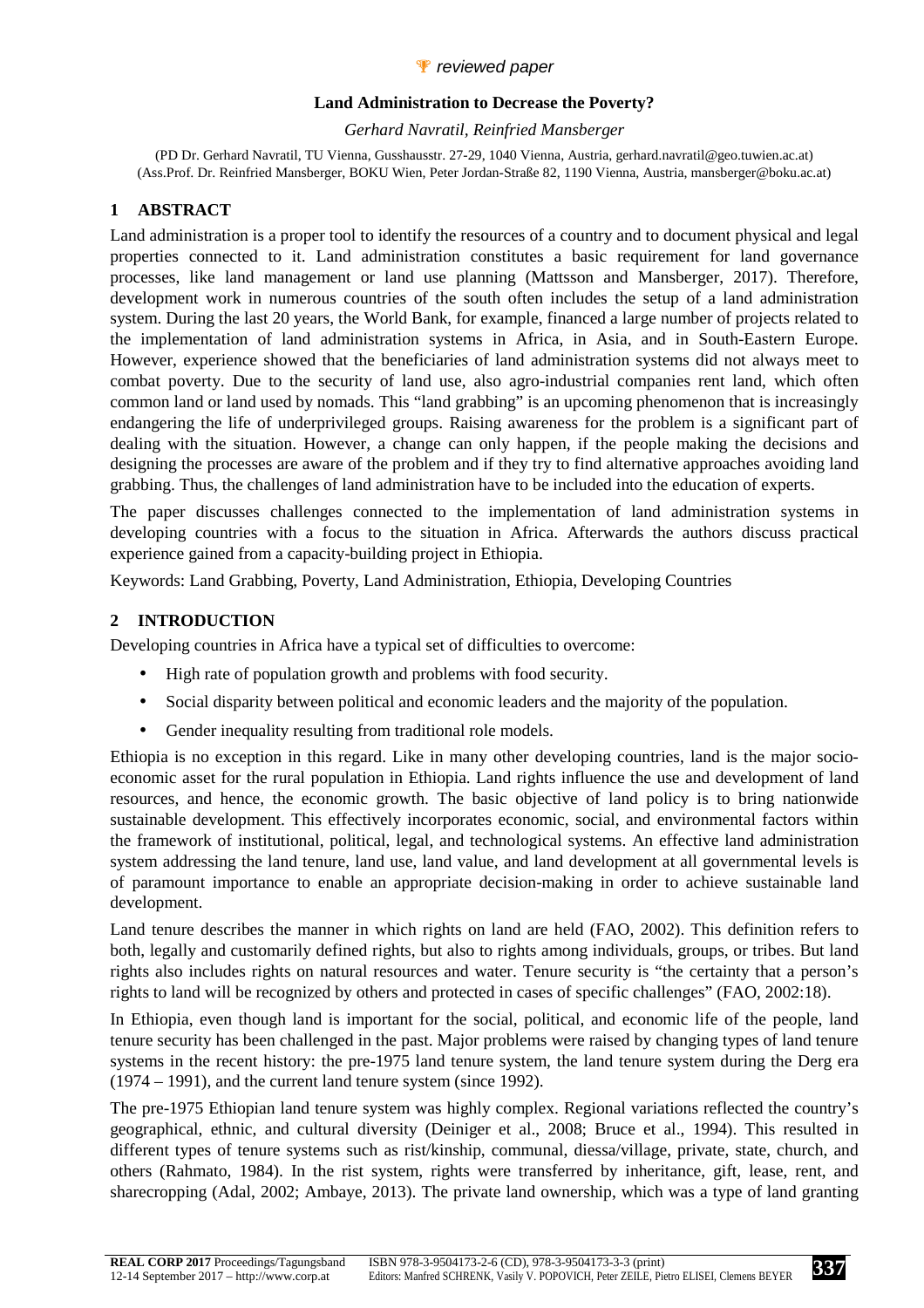by emperor to those who were trustworthy to the regime (e.g. royal family members, military, and civil officials) was a dominant system in the southern part of the country (Rahmato, 1984). Overall, the pre-1975 land tenure system had inadequate security of land rights, and people criticized the system for its hindrance of the country's economic development.

When the military Derg regime overthrew Emperor Haile Selassie in 1974, it followed the socialist doctrine and exercised centrally planned economy. As part of this decision, Derg enacted the 1975 land reform proclamation (Proclamation No 31/1975) thereby making all rural land public property. The rist/gult imperial land tenure system was abolished, all previous land rights were extinguished, and all land was declared public property (Bruce, et al. 1994).

In 1991, the Derg regime was overthrown and the Ethiopian People's Revolutionary Democratic Front (EPRDF) came into power. EPRDF espoused a free market economy system. Many Ethiopians expected private land ownership to be re-established, but the National Constitution (1995) stated that the government of Ethiopia own all land. However, landholders got the right to use their land in perpetuity and were protected from eviction.

The federal state and regional governments of Ethiopia formulated a number of strategic and policy issues addressing aspects of food security, environmental protection, natural resources management, and land tenure. The implementation of a land administration system provides many socio-economic benefits for the society, such as assurance of land tenure security, creating of stable society, providing of security for credits, labour mobility, increased productivity, improved urban planning and infrastructural development, fair taxation, support resources management, and social development. Cognizant of this fact, registering and certifying land rights for lifetime entitlement is under the federal government strategy of the country. This has an immediate impact of improving the livelihood situation of the farmers by motivating them to undertake land-related-investment and by improving the fertility status of the soil besides the other benefits listed above.

Such a solution addresses some of the difficulties mentioned above. Food security is the most obvious goal that land administration addresses. However, good land administration will also aim at fair land distribution and must address land rights for underprivileged groups, e.g., women. Thus, good land administration is a key issue for the development of a country. The quality of land administration can be achieved by the rules of good governance, where indicators like equity, reliability, or transparency are essential (compare Mansberger et al., 2012).

# **3 LAND ADMINISTRATION SYSTEMS IN DEVELOPING COUNTRIES**

Many of today's developing countries were colonies and the first 'modern' land administration systems were introduced by the colonial powers (Shibeshi et al., 2015). They were mainly interesting for the colonial powers, not for the local population since they could not cope with the local land use customs. This is a problem nowadays for many African countries in their efforts to fight poverty. The lack of established land administration systems thwarts the newly established pro-poor laws and prevents progress in poverty reduction, productivity, and governance (Deininger et al., 2008).

### **3.1 Collision of Systems**

Many developing countries traditionally had informal land rights systems. Williamson et al. (2010) distinguish between

- Formal and informal tenures: The separation between formal and informal tenures depends on the recognition of the tenures. Formal tenures are recognized by the land administration system, informal tenures by other normative systems.
- Customary, traditional, indigenous, and native tenures: These types of tenure generally cover land use rights and are based neither on the exercise of brute force nor on a guarantee by government statute (or at least evidence thereof). However, the (local) community recognizes these rights as legitimate. They are acquired and transferred by usually explicitly or generally known rules, which are normally not documented.

On top of these systems, many countries installed land administration systems based on European examples (title-based, deed-based or mixed systems as copies of the Austrian, Dutch, English, Finish, German,

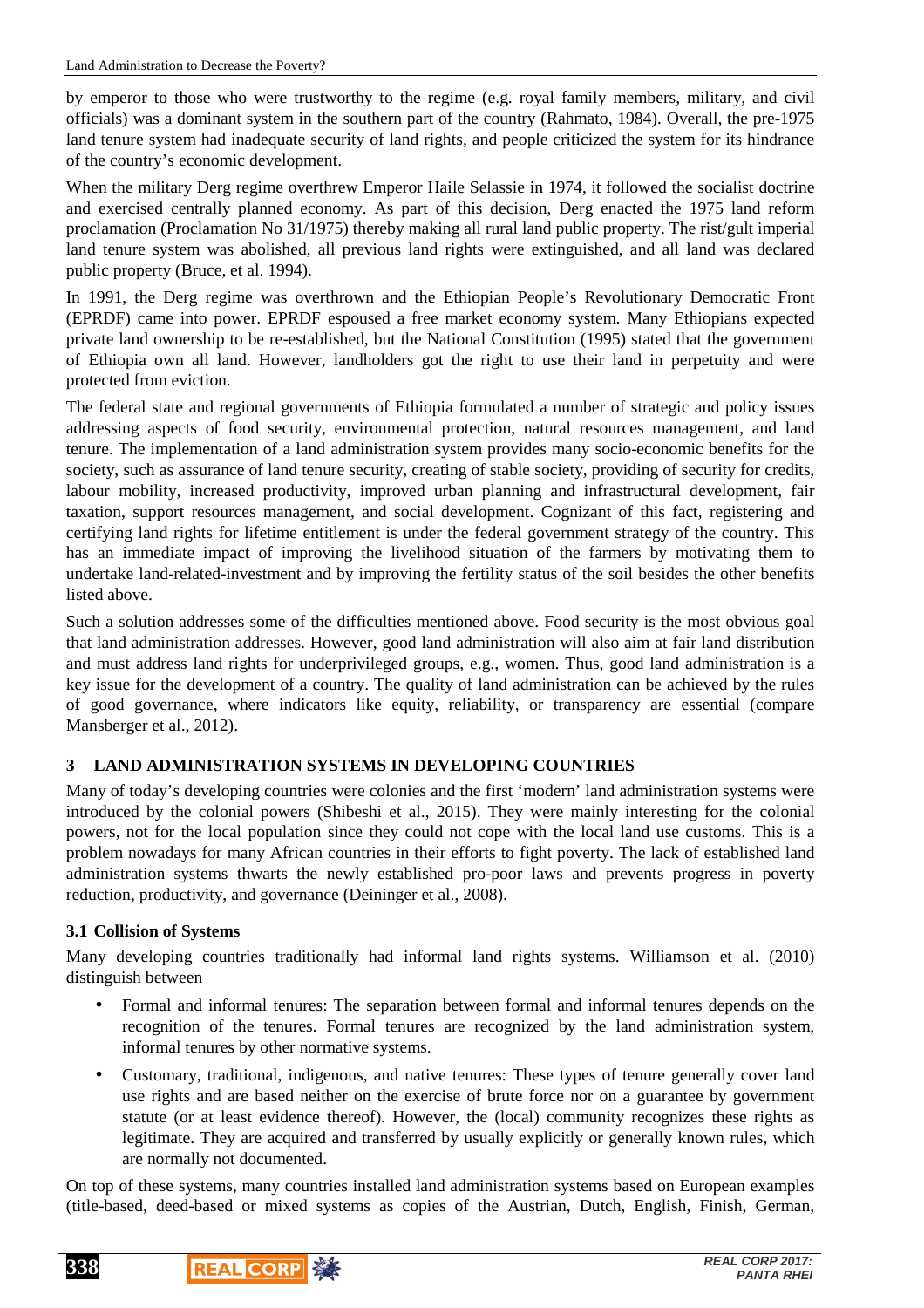Swedish, etc. system). This produces a gap between the two systems since the informal or customary rights are difficult to be addressed in the conventional land administration systems. How, for example, should the right of nomads to use a specific, temporally varying part of a larger area for setting up a camp and grazing their animals be documented in a system based on the idea of exclusive land ownership situations and geographically stable settlements?

### **3.2 Gender Issues**

European laws typically do not distinguish between male and female citizens. Theoretically, the same situation exists in developing countries. A study from 2008 showed that even though gender equality is specified in the laws, the customs and traditions restrict the access of women to land by missing or inadequate implementation (Englert and Mansberger, 2008). An important aspect of this situation is connected to the inheritance rules. It may happen that the male descendent is registered as the landowner although there is also a female descendent. This situation happened for example in Kenya, when women were inadequately informed. In general, male descendants are traditionally privileged in the succession. This may even be based on missing (because never issued) legal documents. Divorce presents a similar situation. In Ethiopia, the wife is entitled by law to receive half of the common property. In reality, however, customary right contradicts this idea and prevents its implementation. The situation in Zimbabwe or Kenya is similarly complicated (Englert and Mansberger, 2008, p. 20-22).

The first step to solve this situation is raising awareness. Political leaders may assume that creating genderneutral laws is sufficient to solve the problem. Unfortunately, without suitable controls, the laws will be ignored and the inequality continues. Land administration systems provide the data for some of these checks, e.g., if females own a share of the land that corresponds to their proportion of the total population. These simple tools could be used during expert training because experts can only solve issues they are aware of.

A second approach is increasing the number of female experts since they will have a personal interest to solve this kind of inequalities and they do not need to be explicitly pointed to the gender issues. Williamson et al. (2010) identified a list of gender land tools that should be developed and implemented. Five of them (land titling, shared tenure, cooperative purchase, inclusion of women's names on utility bills, and recognition of agricultural and domestic labour) are directly connected to land administration. The others are legal, economical, and general tools.

In cooperation between European and African universities and while setting up new curriculum and research and teaching organisations, gender issues can be addressed in different ways:

- Promoting the land property rights of rural women: Equal access and ownership of property rights is one of the major problems of women in developing countries. Until the near past, women in Ethiopia were not considered as a right holder towards land property rights. Currently, there is great endeavour to provide women with full access to these property rights. The students have to receive education on international standards in land administration and land rights. With this education they will be able to identify and address this problem. Therefore, installing a land administration curriculum plays a pivotal role in strengthening the property rights of women all over Ethiopia.
- Incorporating gender and property rights courses: Curriculum have to be designed and developed by giving attention for gender inclusiveness to enhance the awareness and knowledge of land administration professional on gender issues. Courses on gender and property rights have be incorporated in the curriculum.
- Hiring female instructors: During employment of instructors, female instructors have to be motivated for application. They have to be preferred during the selection process.
- Giving priority for female instructor capacity building: Female instructors have to be prioritized for obtaining a master or PhD degrees abroad.
- Motivating female students to enrol in the program: To increase the capacity of female students, at least 30% of the total numbers of students enrolled to the program each year have to be female. Even during the teaching-learning process, a special tutorial program have to be launched to support female students who require additional academic support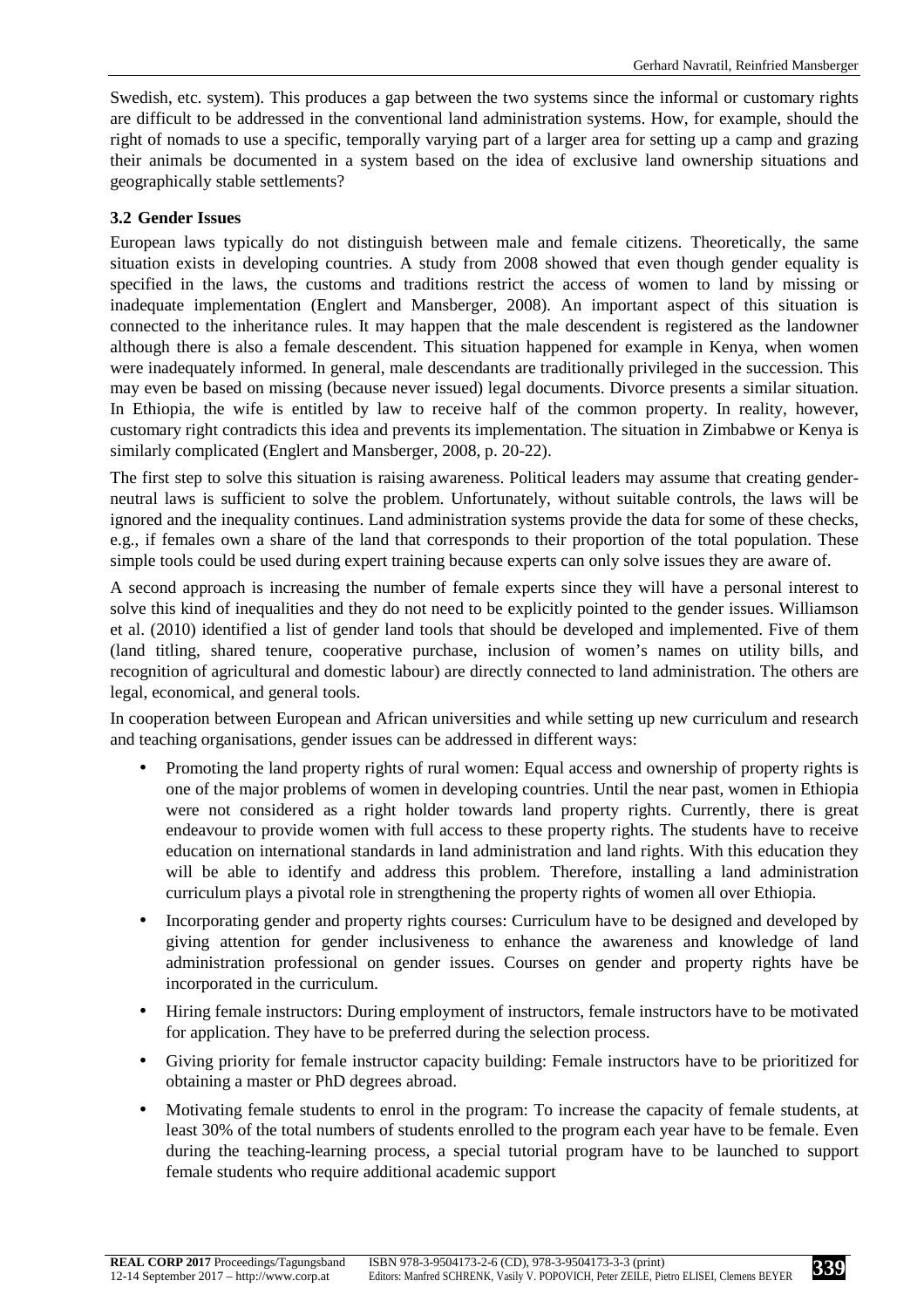• Strengthening the gender, disables and HIV/AIDS directorate: Educational institutions have to implement a gender, disables and HIV/AIDS directorate in order to provide special support for these segments of the university community. Curricula have to support and strengthen this directorate in order to enable not only the gender issues, but also the other two key cross cutting issues. At least once per year, attitude-changing training programs have to be organized and delivered to students.

### **3.3 Pro-poor Solutions**

Recently, the Social Tenure Domain Model was developed from the Core Cadastral Domain Model (FIG, 2010). The idea of the social tenure model is to include the local population in the data collection process and to enabling the documentation of informal rights. This concept requires tools, which have been implemented in the last decade in the context of Web 2.0 and of crowd sourcing. The focus shifts from a precise documentation of boundaries to a complete documentation of rights. Technically, this leads to a kind of cadastre, in which rights are not represented by the affected boundaries, but only represented as points. This approach can already provide insights into the distribution and variety of land rights (compare Navratil, 2011). The geographic information could be provided by an orthophoto, which enables the right owners to identify the location where they have land rights. Hackman-Antwi et al. (2013) show an example.

An introduction to participatory and pro-poor land administration systems has been published by Shibeshi et al. (2015). The key aspects are:

Policy and law: The property needs a solid definition and the rights connected to the property must be unambiguously defined. Land rights and procedures need to be seen in the context of society and meet the demand. The goal must be security for all stakeholders and a contribution to sustainable development.

Institution and management: Institutions structure human interaction based on formal and informal rules in connection with enforcement characteristics (North, 1993). The functionality is typically centralized in one or two organizations and both types may be efficient (compare Schallert and Navratil, 2014). The goal for the management is to achieve efficiency and clarity or the organization, develop and implement successful strategies to achieve the objectives, and to verify private sector involvement (Steudler et al., 2004).

Monitoring and evaluation: Monitoring and evaluation must include external factors and facilitate a review process (Steudler and Williamson, 2005). It provides feedback on capacity and efficiency.

## **4 LAND ADMINISTRATION EDUCATION IN ETHIOPIA**

### **4.1 General Remarks**

Ethiopia is located at the Horn of Africa. It is a federal state consisting of nine regional states: Amhara, Tigray, Afar, Oromia, Somali, Benishangul-gumuz, Southern Nations and Nationalities and Peoples, Gambela, and Harari. In addition, there are two city administrations: Addis Ababa and Dire Dawa. Ethiopia covers an area of 1.1 million square kilometres and has a great diversity of terrain with a wide variation in climate, soil, natural vegetation, and settlement patterns. The vertical extent ranges from 110 m below sea level to 4550 m above sea level (CSA 2009). The Ethiopian highlands cover most part of the country. Most of the major cities are located at elevations between 2000 and 2500 m above sea level. Like most African countries, Ethiopia is experiencing a growing urbanization and concomitantly a transformation of peri-urban land tenure from agricultural to urban land use.

Establishing an overarching and progressive land administration system in the country is of top priority for the federal and regional governments of Ethiopia. A proper administration of the crucial resource land is essential for the economic growth and sustainable development of any country. This requires trained and qualified workforce in this discipline. Currently, there is only one land administration institute opened in 2004 at Bahir Dar University with support of the Swedish International Development Cooperation Agency (SIDA) and Swedish Royal Institute of Technology (KTH). However, a single institute is not able to sufficiently provide the person-power required for the implementation of the governmental agendas.

As indicated in the 5 Years Strategic Plan for Land Administration in Ethiopia, other universities have to give attention to land administration issues and to establish academic programs on this topic. Even though there is the great desire of the government and universities to open the program, the main constraining factor

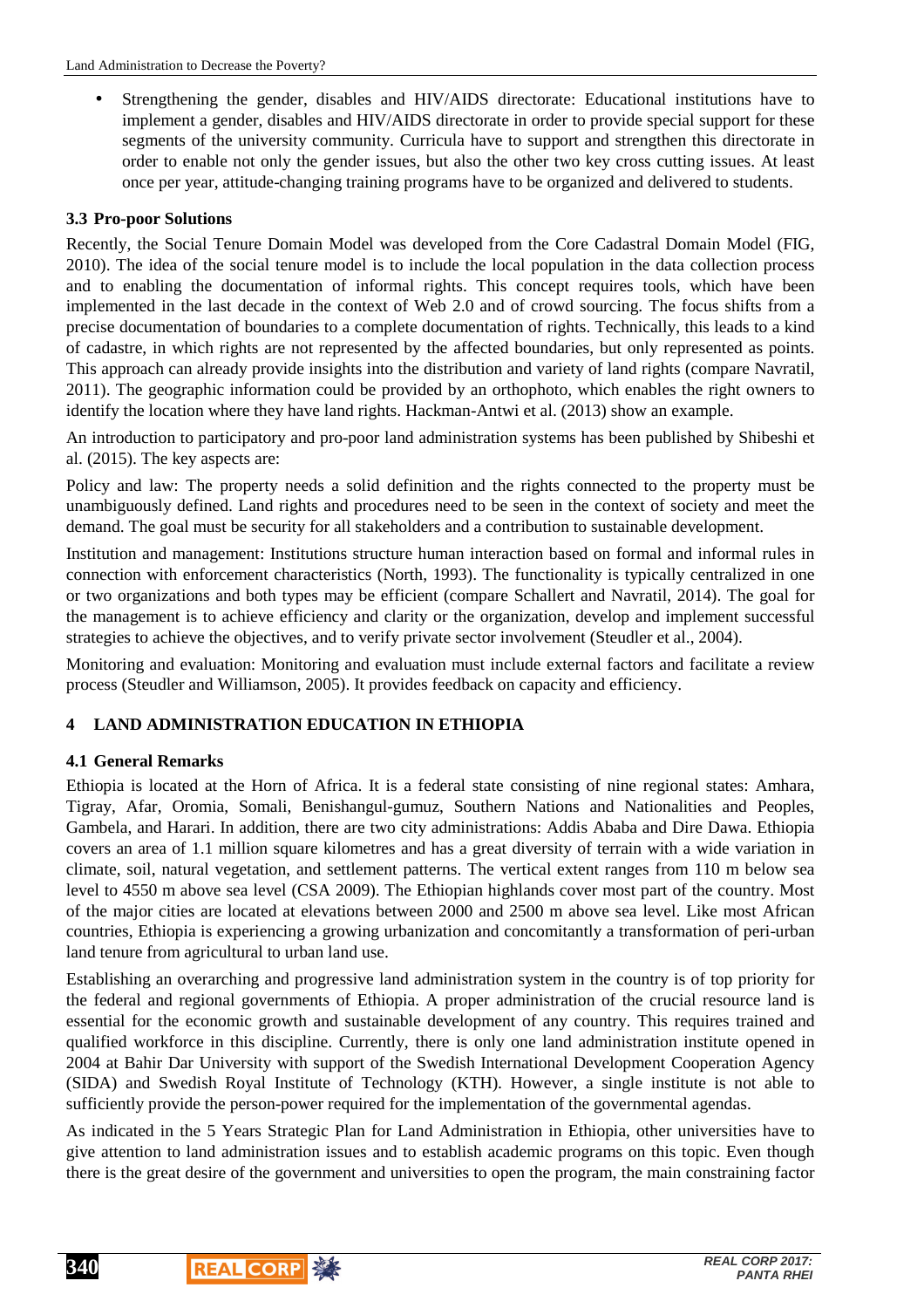is the lack of trained personnel and the lack of resources for education. Technical and financial support is required for training and capacity building of professionals, who will

- teach at the universities,
- undertake different developmental activities in public and private land administration institutes, and
- conduct land-related research activities.

Recent studies of the Institute of Land Administration at Bahir Dar University (ILA) outline a demand of at least 50,000 new land administration professionals for the next ten years (Medendorp et al., 2014). In contrast, less than 600 professionals are currently available in the country. To fill the gap of the trained person-power, the national government is establishing land administration programs at different universities. This is an imperative necessity to guarantee the roll-out of second level certification (mapping of parcels) in the Ethiopian land administration. The budget for the roll-out phase is already prepared and the roll-out will be co-financed with 150 million dollars by an international consortium (consisting of World Bank, and public bodies from Finland, UK, EU, Norway, US, Germany, and Austria). The implementation of education and research on land administration is imperative for the project.

With financial support of the Austrian Development Agency (APPEAR-Partnership-Project 'EduLAND2 - Implementation of Academic Land Administration Education in Ethiopia for Supporting Sustainable Development'), the Debre Markos University (DMU) established the Institute for Land Administration (ILA/DMU), developed and implemented a curriculum for the undergraduate program (BSc, 4 years) of 'Surveying and Land Administration' in 2016 to meet these demands. The authors of this article are the Austrian coordinators of the EduLAND2 - project.

DMU is located in Debre Markos City, 300 km northwest from Addis Ababa and 265 km southwest of Bahir Dar, the capital of Amhara National Regional State (ANRS). The university has the overarching vision of becoming one of the best universities in Africa by the year 2030 with the mission of producing competent and innovative professionals. This should be achieved by providing quality instructional, co-curriculumr and cultural involvement, by carrying out problem solving research, and by delivering demand driven community services. DMU is organized in six colleges and one school. DMU provides currently 34 undergraduate programs and 9 programs in post graduate level. DMU has more than 17,000 students enrolled in regular, evening and summer programs. The latter two programs are dedicated for professional continuing education. In addition to teaching, DMU is engaged in research and consulting focused on regional challenges related to DMU expertise. DMU is running projects in an effective manner. Construction projects may be mentioned: Because of the newness and the rapid increase in student and staff numbers, DMU constructs required infrastructure by their own. DMU is also running businesses, like dairy farms and fattening farms. Currently, DMU is undertaking joint research projects with Addis Ababa University in the Choke Mountains funded by international NGOs. DMU is doing its best for the successful accomplishment of these activities and has exhibited good progress. Besides, the regular budget of 400 million Birr (national currency; equivalent to approximately 16 million Euro) is being accomplished successfully.

### **4.2 BSc Programme Land Administration and Surveying at Debre Markos University**

A first step for the curriculum creation was an initial survey of the educational needs in spring 2016. DMA academic staff conducted a need assessment study. They consulted 103 respondents from land administration affiliated governmental institutions with a comprehensive questionnaire containing structured, semistructured, and open-ended questions. The study confirmed the current shortage of trained land administration experts and the increasing future demand as documented by Medendorp et al. (2014). Based on the outcomes of the needs assessment the structured of the BSc programme "Land Administration and Surveying" was developed. Additionally, the results were used for the detailed elaboration of course contents (learning outcomes).

Starting point of the curriculum development was the harmonised curriculum on 'Land Administration and Surveying' of Institute of Land Administrations of Bahir Dar University (ILA/BDU), Woldia University (WU), and Haramaya University (HU). These study programs contain subjects of technical, natural, legal, and socio-economic sciences. Specific attention for the study course in Debre Markos was given to be fit-forfuture and fit-for-purpose land administration by covering measures of land consolidation and the assessment of land-related information by remote sensing techniques. Gender aspects are addressed prominently in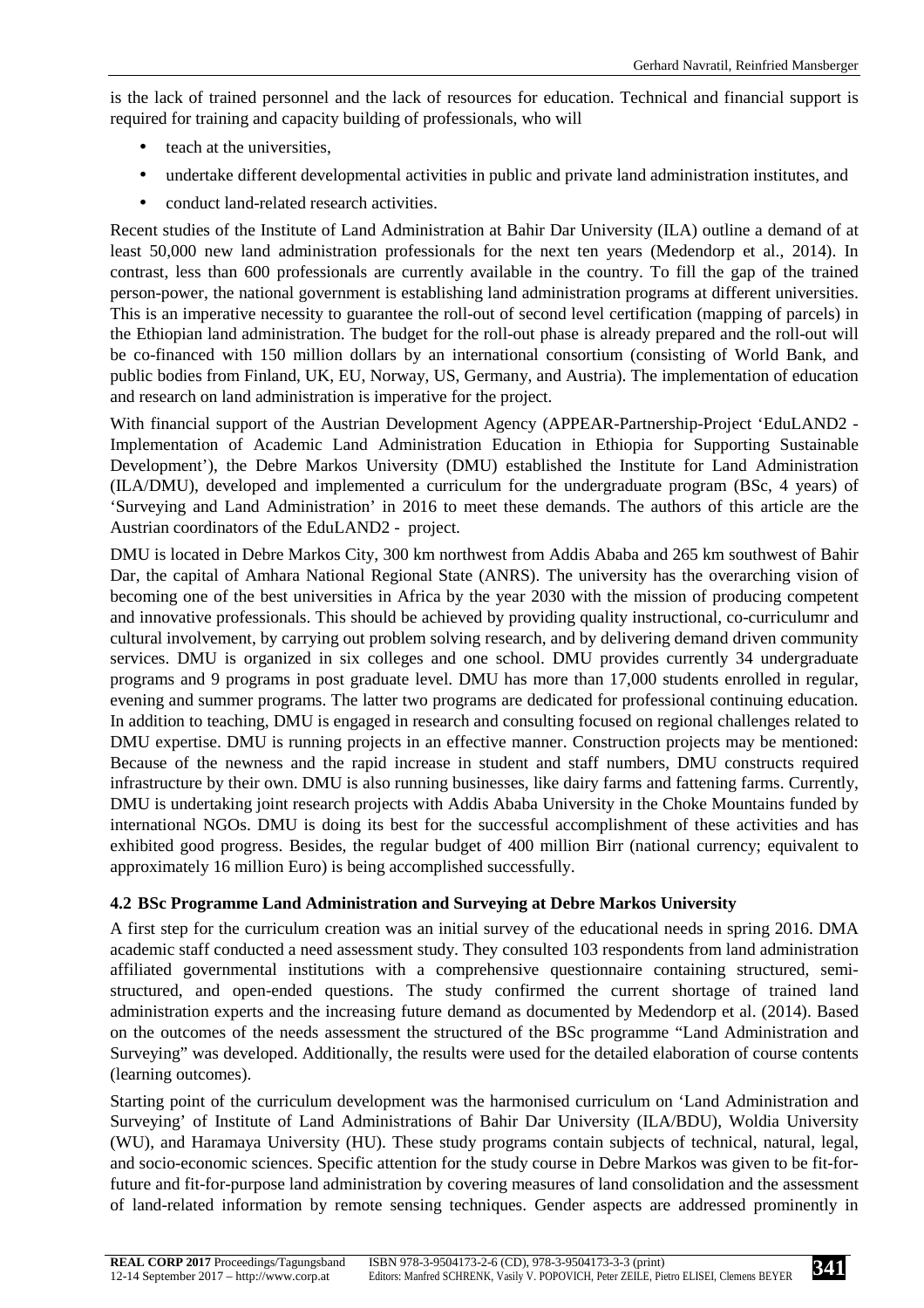relevant lectures. Specific courses covering the principles of gender mainstreaming and gender issues in land rights are part of the study programme. The whole curriculum development process was conducted within six months.

### **4.3 First results**

The recruitment and employment of additional teaching staff and the upgrading of existing teaching staff is essential for the success of the curriculum. Currently, an insufficient number of staff members have a PhD or master degree. This issue needs to be addressed in the future. Staff members could be sent abroad to obtain PhD and Master degrees from European or Asian universities. For students coming to Austria, funding for the scholarships of these three students can be requested from the appear grants program. Other countries have similar programs for incoming students. A significant portion of the trained staff members should be female. The final group of teaching staff can consist of four different groups: permanent staff of DMU, external instructors from Bahir Dar University, experts from public institutions (Bureau of Environmental Protection and Land Administration and Use, BoEPLAU), and from international experts. Currently, one staff members is enrolled for further education in a master program and one staff member in a PhD program at the University of Natural Resources and Life Sciences Vienna (BOKU).

The enrolment of students in BSc program was conducted at DMU in autumn 2017. According to the plan, 50 students were accepted for first year. The limitation to 50 students was made for practical reasons, since all courses in the curriculum have to be developed. This will require specific efforts at the beginning by the ILA/DMU staff members. In the following years, the amount of students continually will be increased.

As indicated in the project document, at least 30% of all accepted students have to be female. Reality showed an immense interest of female students for this study program and finally 36 (72%) female and 14 (38%) male students were enrolled for the 'Land Administration and Surveying' bachelor program.

## **4.4 Gender Perspectives**

Gender mainstreaming and the support of unprivileged groups is a focus of the presented EduLAND2 project. Females were preferred during staff recruitment, in staff training, and in student enrolment. Delivering of short-term training in gender-related issues is a key element of the project. All project partners insisted on the integration of gender perspectives into the curriculum. The following activities to support females and other underrepresented groups were outlined:

### 4.4.1 Advisory Board with Representatives of Unprivileged Groups

On advise of the APPEAR Selection Board representatives of unprivileged groups became members of the Advisory Board of the project. One is the head of Women's Association in Debre Markos, the other is a representative of the local Farmers Association. Both provided valuable inputs for the curriculum development and for the final set-up of the project.

### 4.4.2 Staff Recruitment for Institute of Land Administration at DMU

As one of the first activities of EduLAND2 project, DMU implemented – in cooperation with the other project partners - the Institute of Land Administration. Staff was recruited from other colleges of the university as well as from the market. During staff recruitment, affirmative action was given to attract female instructors to the institute. Unfortunately, the market of female land professionals (especially with academic degree) is very limited and only two of 12 recruited staff members are female. Two additional female experts were employed as non-academic staff members, one as technical assistant and one as computer attendant.

### 4.4.3 Curriculum Development

All project partners took special endeavours to integrate gender perspectives into the curriculum with the results, that a separated course 'Gender and Land Rights' is included in the curriculum of the Bachelor programme on 'Land Administration and Surveying'. Additionally, concerns of unprivileged groups and raising awareness for mitigating their disadvantages are mainstreamed in different courses of the curriculum.

### 4.4.4 Gender related lecture for DMU students

In the project a short training on gender related issues for 100 students is scheduled for the second year. Due to the importance of the matter, the training on gender and development was delivered also in the first project

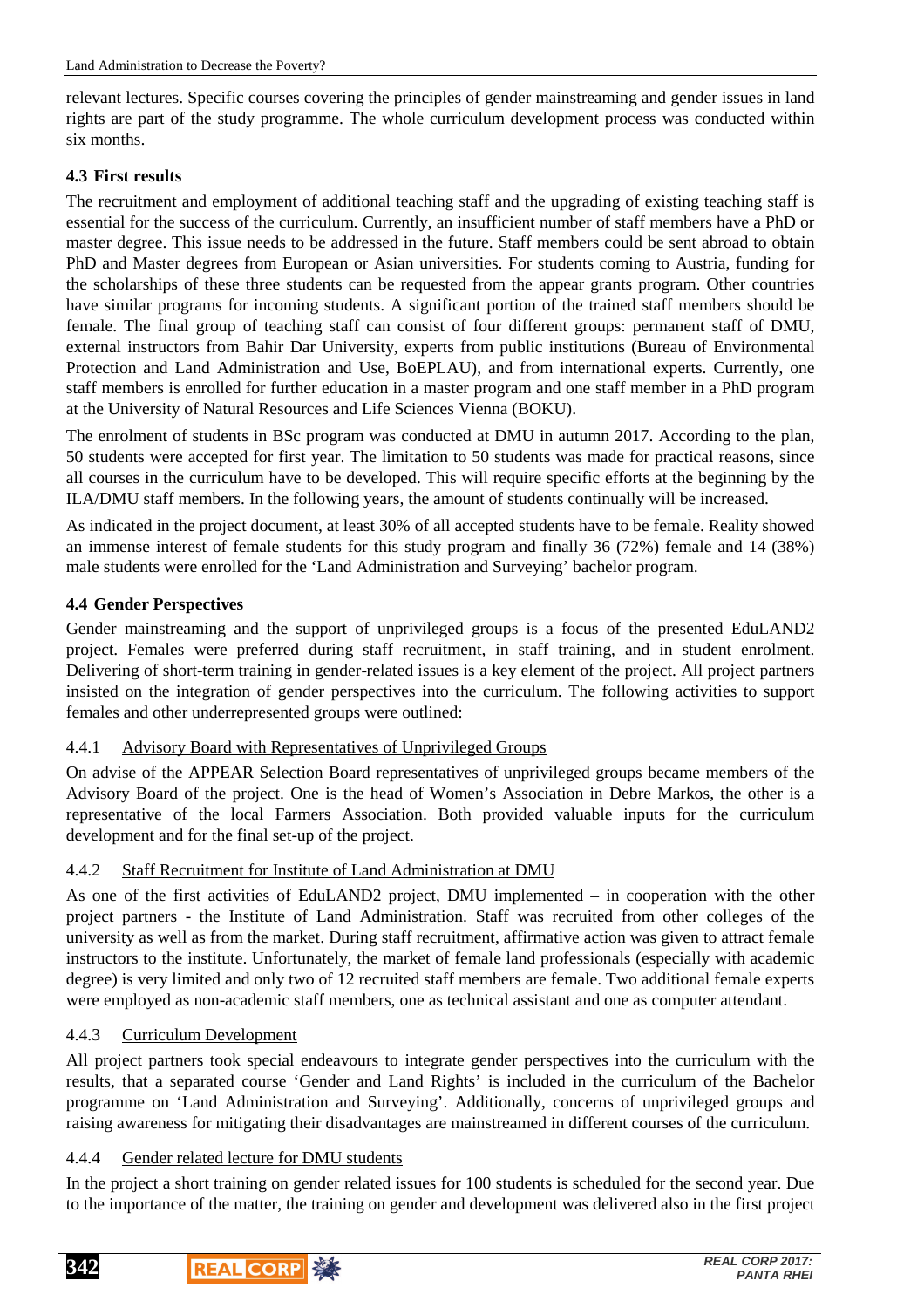year. The training was successfully conducted by a gender expert from DMU for 90 students in February 2017.

### 4.4.5 Students Enrolment

The announcement for the BSc study program 'Land Administration and Surveying' motivated female persons to apply. Finally, a huge number of female students applied for the program – as outlined above.

### 4.4.6 Scholarships

In the PhD scholarship application process, preferences were given to women. Despite the fact, that Land Administration (also worldwide) is a male dominant area, it was possible to recruit one female candidate for a PhD scholarship application. Unfortunately, due to application requirements at BOKU, the PhD scholarship had to be changed to a MSc scholarship with the option of a PhD scholarship after graduation.

Another female instructor of ILA/DMU, who is a bachelor holder in land administration, registered at ILA/BDU and is attending a MSc study program in land valuation.

### **5 CONCLUDING REMARKS**

The development of a curriculum in land administration is in line with the Sustainable Development Goals (SDG). The project contributes to the efficient implementation of rural and urban development strategies and programs. A successful project implementation will contribute to poverty reduction, food security, quality education, gender equality and it will help to strengthen the Ethiopian land administration sector.

It is known that a proper land administration is the backbone of land tenure security and by that it

- plays a pivotal role in combating poverty;
- is desirable for planning and managing resources in an integrated approach;
- reduces gender disparity in access and control to land;
- helps to design appropriate land policies, which strengthen the role of indigenous people and communities; and it
- plays a pivotal role for sustainable development of a country, since it addresses the economic, social, and environmental pillars of sustainability.

The centrality of land for development and the need for proper land management has also been clearly stipulated in the land policy initiative of the African Union.

The development is also in line with the Growth and Transformation Plan (GTP) of Ethiopia. The Federal Republic of Ethiopia has recently adopted a five year strategic plan for sustainable land administration in the country. The plan addresses the SWOT analysis of the existing land administration system in practice and potential areas of intervention. The planned activities include

- the finalization of the certification process (first level of land registration process) and the roll-out
- of cadastral surveying (second level of land registration activities),
- the review and preparation of an operational legal framework and the digitalisation of land records,
- the development of a strategic master plan for the nation and of local development maps in an appropriate scale,
- the strengthening of existing land administration organs and implementation of new ones, where they do not exist, and the capacity building on human and material resources.

The Ethiopian Strategic Plan clearly outlines the different levels of education and training required for sustainable land management in the country. Thus, by 2025 it is planned to produce nearly 56,000 professionals in land management. Out of this 22,500 will be trained in short-term-programs (3 months), 27,500 in diploma, 4,640 in under graduate degree, and 60 in post graduate degree (these figures are in accordance with the results of the study Medendorp et al. (2014). However, the lack of academic programs is the constraining factor for all these levels of education and training.

The development and sustainability of a launched land administration system at all levels of government thus requires the availability of well trained and skilled person-power in land administration. However, shortage